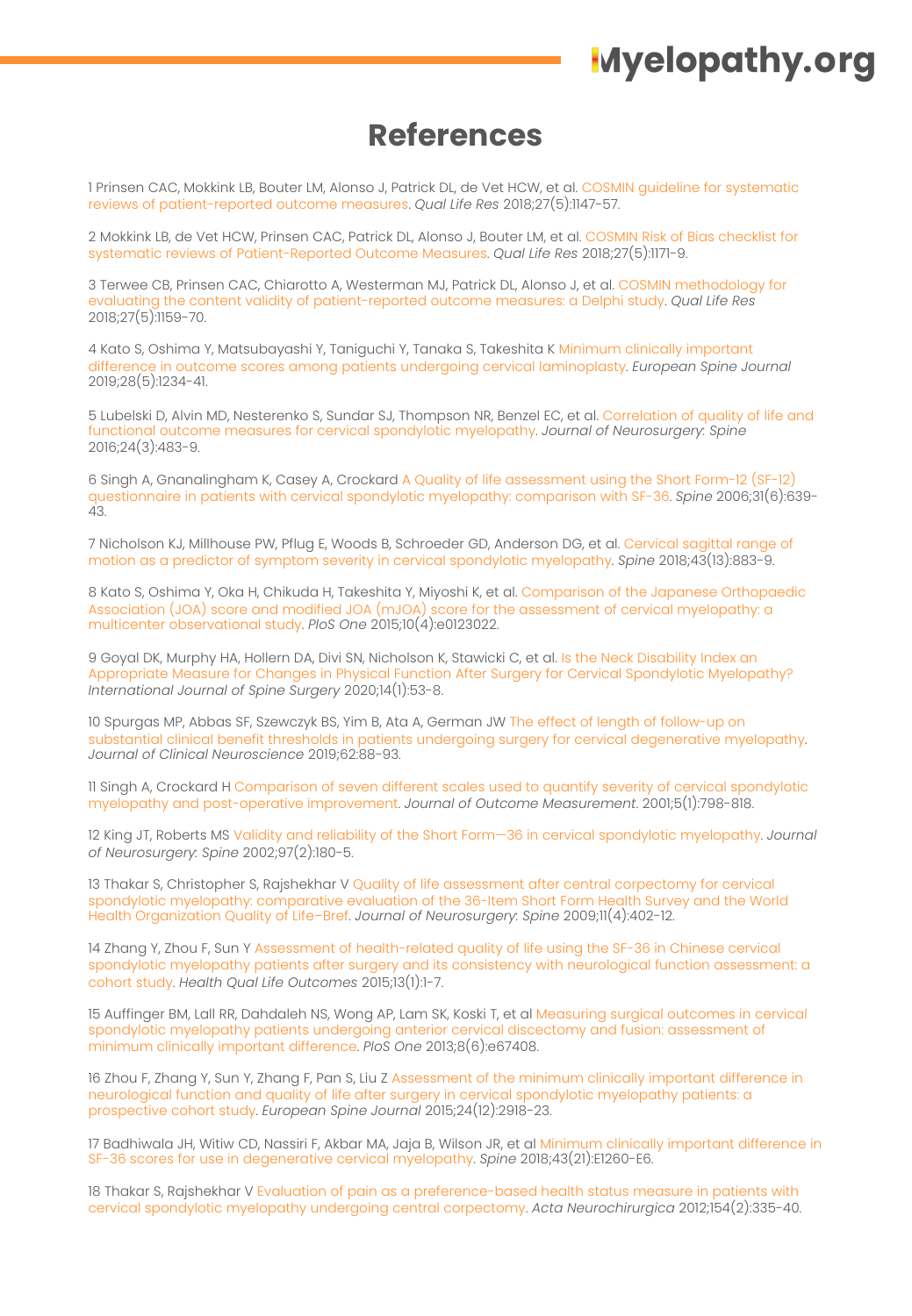## **Myelopathy.org**

19 Carreon LY, Glassman SD, Campbell MJ, Anderson PA Neck Disability Index, short form-36 physical component summary, and pain scales for neck and arm pain: the minimum clinically important difference and substantial clinical benefit after cervical spine fusion. *The Spine Journal* 2010;10(6):469-74.

20 Yukawa Y, Kato F, Ito K, Horie Y, Nakashima H, Masaaki M, et al. "Ten second step test" as a new quantifiable parameter of cervical myelopathy. *Spine* 2009;34(1):82-6.

21 Bohm PE, Fehlings MG, Kopjar B, Tetreault LA, Vaccaro AR, Anderson KK, et al. Psychometric properties of the 30-m walking test in patients with degenerative cervical myelopathy: results from two prospective multicenter cohort studies. *The Spine Journal* 2017;17(2):211-7.

22 Singh A, Crockard HA Quantitative assessment of cervical spondylotic myelopathy by a simple walking test. *The Lancet* 1999;354(9176):370-3.

23 Olindo S, Signate A, Richech A, Cabre P, Catonne Y, Smadja D, et al. Quantitative assessment of hand disability by the Nine-Hole-Peg test (9-HPT) in cervical spondylotic myelopathy. *Journal of Neurology, Neurosurgery & Psychiatry* 2008;79(8):965-7.

24 Chiu AY, Pang MY Assessment of psychometric properties of various balance assessment tools in persons with cervical spondylotic myelopathy. *Journal of Orthopaedic & Sports Physical Therapy* 2017;47(9):673-82.

25 Numasawa T, Ono A, Wada K, Yamasaki Y, Yokoyama T, Aburakawa S, et al. Simple foot tapping test as a quantitative objective assessment of cervical myelopathy. *Spine* 2012;37(2):108-13.

26 Hosono N, Sakaura H, Mukai Y, Kaito T, Makino T, Yoshikawa H A simple performance test for quantifying the severity of cervical myelopathy. *The Journal of Bone and Joint Surgery British Volume* 2008;90(9):1210-3.

27 Hosono N, Takenaka S, Mukai Y, Makino T, Sakaura H, Miwa T, et al. Postoperative 24-hour result of 15-second grip-and-release test correlates with surgical outcome of cervical compression myelopathy. *Spine* 2012;37(15):1283-7.

28 Kato S, Oshima Y, Matsubayashi Y, Taniguchi Y, Tanaka S, Takeshita K Minimum clinically important difference and patient acceptable symptom state of Japanese Orthopaedic Association Score in degenerative cervical myelopathy patients. *Spine* 2019;44(10):691-7.

29 Yonenobu K, Abumi K, Nagata K, Taketomi E, Ueyama K Interobserver and intraobserver reliability of the Japanese Orthopaedic Association scoring system for evaluation of cervical compression myelopathy. *Spine* 2001;26(17):1890-4.

30 Augusto MT, Diniz JM, Dantas FLR, de Oliveira MF, Rotta JM, Botelho RV Development of the Portuguese Version of the Modified Japanese Orthopaedic Association Score: Cross-Cultural Adaptation, Reliability, Validity, and Responsiveness. *World Neurosurgery*. 2018;116:e1092-e7.

31 Witayakom W, Paholpak P, Jirarattanaphochai K, Kosuwon W, Sirichativapee W, Wisanuyotin T, et al. Validation of the reliability of the Thai version of the Japanese Orthopaedic Association Cervical Myelopathy Evaluation Questionnaire (JOACMEQ). *Journal of Orthopaedic Science* 2016;21(2):124-7.

32 Azimi P, Rezaei O, Montazeri A An outcome measure of functionality and quality of life in patients with cervical myelopathy. *Iranian Red Crescent Medical Journal* 2014;16(6).

33 Fukui M, Chiba K, Kawakami M, Kikuchi S-i, Konno S-i, Miyamoto M, et al. Japanese orthopaedic association cervical myelopathy evaluation questionnaire (JOACMEQ): Part 2. Endorsement of the alternative item. *Journal of Orthopaedic Science* 2007;12(3):241-8.

34 Chien A, Lai D-M, Cheng C-H, Wang S-F, Hsu W-L, Wang J-L Responsiveness of the Chinese versions of the Japanese Orthopaedic Association Cervical Myelopathy Evaluation Questionnaire and Neck Disability Index in postoperative patients with cervical spondylotic myelopathy. *Spine* 2015;40(17):1315-21.

35 Longo UG, Berton A, Denaro L, Salvatore G, Denaro V Development of the Italian version of the modified Japanese orthopaedic association score (mJOA-IT): cross-cultural adaptation, reliability, validity and responsiveness. *European Spine Journal* 2016;25(9):2952-7.

36 Kopjar B, Tetreault L, Kalsi-Ryan S, Fehlings M Psychometric properties of the modified Japanese Orthopaedic Association scale in patients with cervical spondylotic myelopathy. *Spine* 2015;40(1):E23-E8.

37 Tetreault L, Nouri A, Kopjar B, Côté P, Fehlings MG The minimum clinically important difference of the modified Japanese Orthopaedic Association scale in patients with degenerative cervical myelopathy. *Spine* 2015;40(21):1653-9.